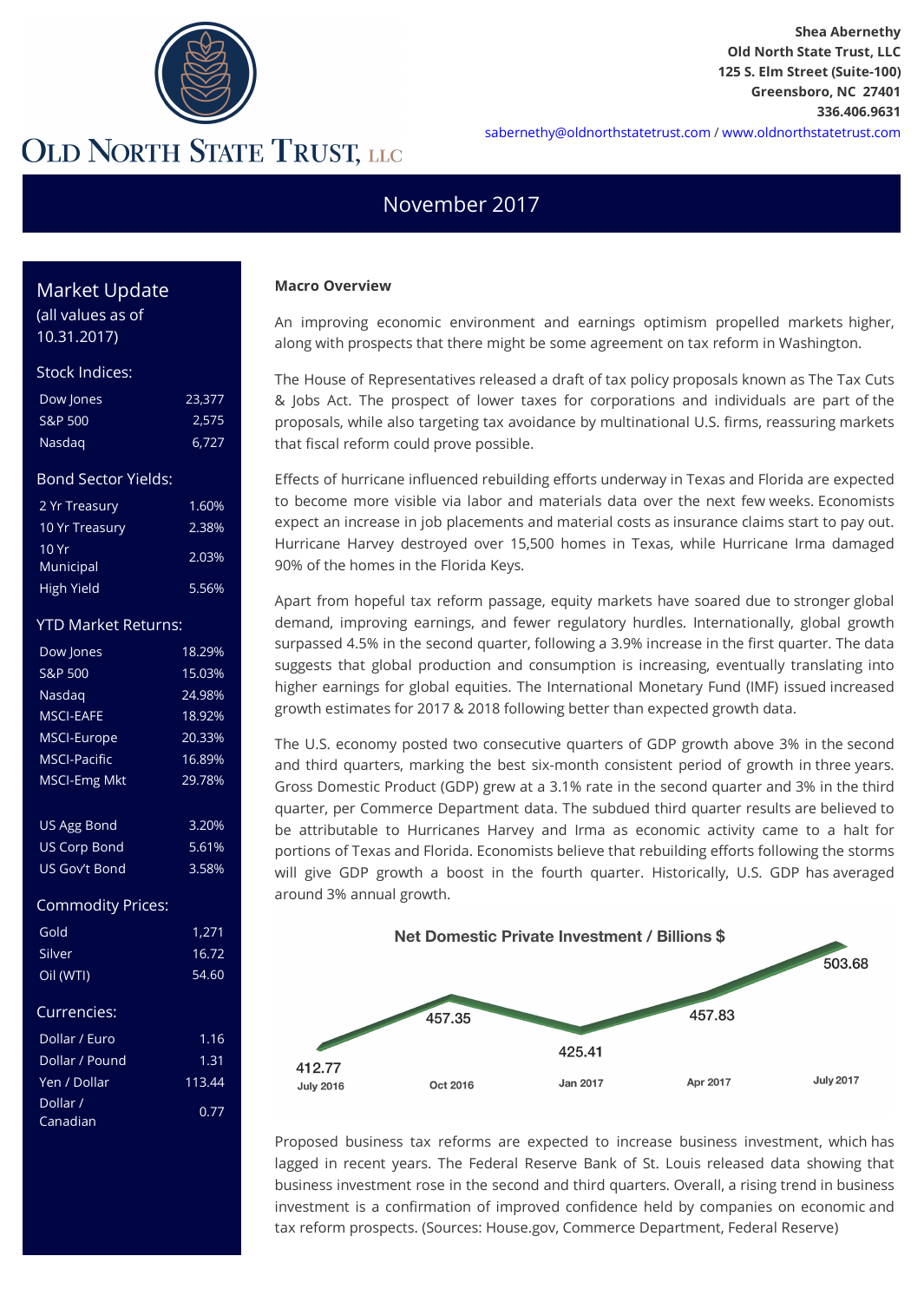

#### **Sinister Month Of October Rebuffed – Equity Markets**

This October marked 30 years since the market drop of 1987, when the Dow Jones Industrial Average fell to 1,738, losing 508 points. The 22.6 percent collapse in 1987 is equivalent to a drop of about 5,200 points in the index today. The benchmark U.S. S&P 500 index plunged 20.5 percent on that same day in October 1987, equal to a drop of over 520 points today, and the Nasdaq dropped 11.4 percent, comparable to a drop of about 750 points. Another historical note is that October has been recognized as the most volatile month of the year. This past October was an exception, with the least amount of volatility of any October going back to 1928.

Earnings, the single most important factor for stock prices, have been rising in sync with stock prices, meaning that improved earnings validate higher equity prices.

International markets are following the rise of U.S. equity markets, reflecting optimism about world economic growth. Steady buying in U.S. markets has transitioned over to European, Asian, and emerging markets over the past few trading sessions. Broad-based economic growth internationally is fueling stock market appreciation as well as inflationary pressures. A weak dollar has also continued to buoy large U.S. multinationals allowing their products to be priced more competitively worldwide. (Sources: Dow Jones, S&P, Nasdaq, Bloomberg)

#### **Social Security Payments Increasing By 2% – Retirement Planning**

Social Security recipients are due to receive the largest increase in benefits in six years. But for many recipients, the increase in payments will go towards higher Medicare costs. The Social Security Administration announced a 2% increase in benefit payments effective in late December 2017 for disability beneficiaries and in January 2018 for retired beneficiaries. The 2% increase is the largest increase since a 3.6% increase in 2012.



Many are concerned that the 2% increase may not cover expenses that are rising at a faster rate, including other essential items such as food and housing. The latest increase also affects the premiums for Medicare Part B, which covers doctor visits and outpatient care. Medicare premiums are expected to increase at the beginning of the year, minimizing net increases in Social Security payments. The COLA adjustment for 2018 is 2.0%, a steep increase from the 2017 adjustment of only 0.3%. As of October 2017, over 66.7 million Americans currently receive Social Security benefit payments, with 46.3 million aged 65 or older. The Social Security Administration estimates that Americans will receive over \$931 billion in Social Security benefit payments in 2017.

By 2036, there will be almost twice as many older Americans eligible for benefits as today, from 41.9 million to 78.1 million. There are currently 2.9 workers for each Social Security beneficiary, by 2036 there will be 2.1 workers for every beneficiary. (Source: Social Security Administration)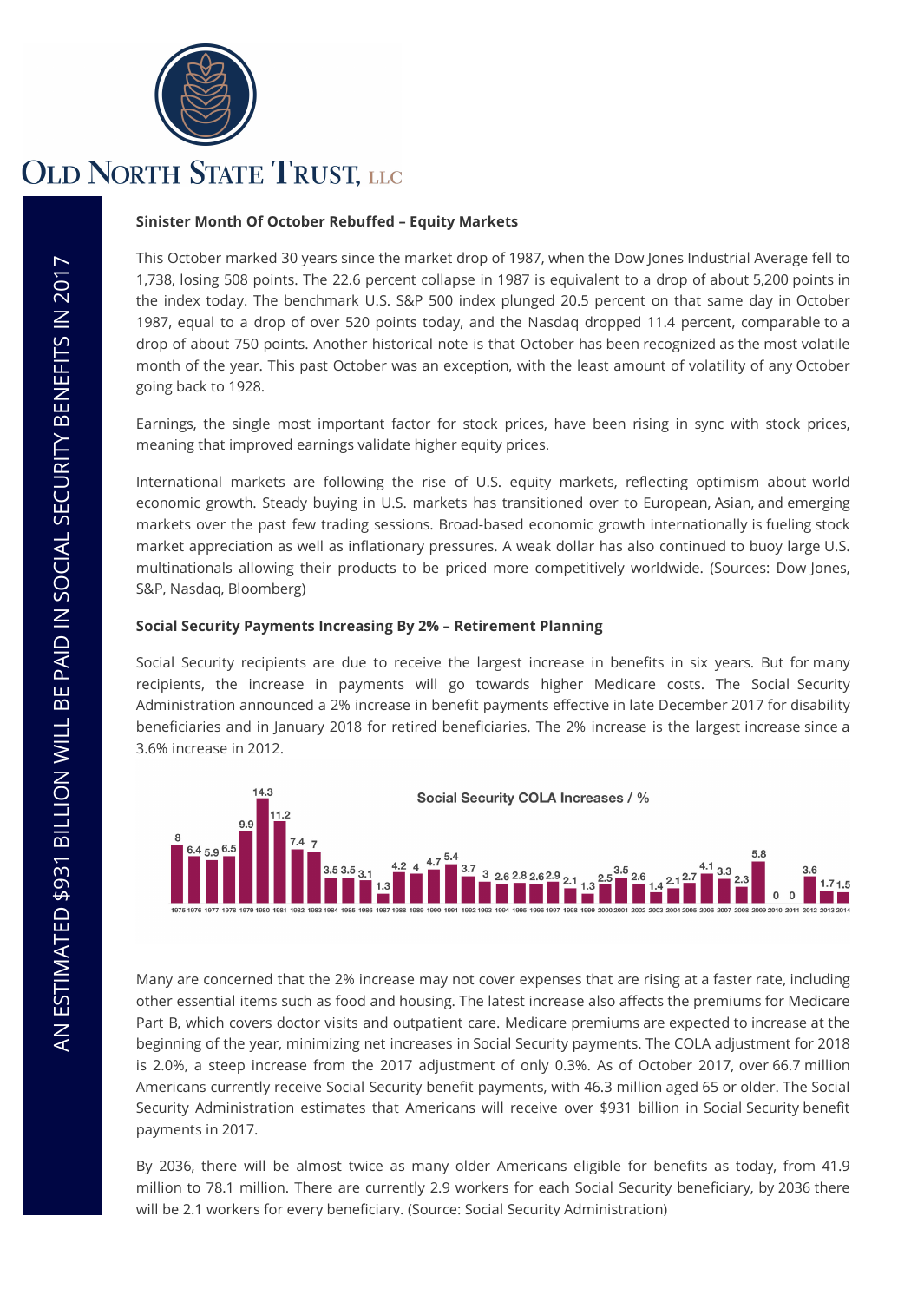

#### **House Of Representatives Tax Plan Overview – Fiscal Policy**

The House of Representatives released highlights of proposed tax cuts and tax policy reform, known as The Tax Cuts & Jobs Act. The proposals are still preliminary and only a draft until modified and formally signed into law. It is expected that the final version may have numerous revisions as the proposal goes through the negotiating process.

#### Below are proposed key provisions:

- The current seven tax brackets would be reduced to four: 12 percent, 25 percent, 35 percent, with the top rate of 39.6 percent remaining for those earning above \$1 million. There would be no income tax for those earning up to \$24,000;
- Corporate taxes would drop from 35 percent to 20 percent;
- Taxes pass-through (S Corps, LLCs, Sole proprietorships, partnerships) business income at a maximum rate of 25 percent;
- Standard deductions would nearly double from \$6,350 to \$12,000 for individuals and \$12,700 to \$24,000 for married couples;
- The Alternative Minimum Tax (AMT) is to be repealed;
- No changes on contribution limits to 401(k) retirement plans;
- The estate tax exclusion would increase from \$5.49 million to \$11.2 million, and be completely repealed as of 2024;
- Corporate profits generated overseas would be subject to a 12% tax;
- Home mortgage interest deductions will stay in place for existing homeowners, but will be capped for new homeowners at \$500,000, down from the current \$1 million limit.

A number of popular taxpayer deductions may also be reduced or eliminated. The idea presented is to simplify the tax filing process by eliminating multiple, tedious deductions and replace them with a single, larger standard deduction. Some of the deductions targeted as proposed in the draft of the bill include:

- Repeal personal casualty loss deductions;
- Limitation on wagering (gambling) loss deductions;
- Limit charitable contributions;
- Repeal deduction for tax preparation expenses;
- Repeal medical expense deductions;
- Repeal deduction for alimony payments;
- Repeal deduction for moving expenses. (Sources: House of Representatives, Tax Policy Center)

#### **Shift In Bond Yields – Fixed Income Markets**

The yield curve for U.S. government bonds is flattening while shorter-term rates have risen as Fed hike expectations have increased. The 2-year Treasury reached 1.60% in October, its highest level since 2008. Rising shorter-term maturity bonds with little or no change in longer-term maturities is viewed by economists as a pick up in shorter-term inflation as well as the expectation of a coming rate increase by the Federal Reserve.

The 10-year U.S. Treasury is becoming more of an attractive option for international investors as the yield on the benchmark bond has risen versus its developed market peers. The yield on the 10-year Treasury at the end of October was 2.38%, compared to a 0.04% yield on the Japanese 10-year government bond, 0.36% on Germany's and 1.26% on the British 10-year government bond. (Sources: Bloomberg, Fed.)